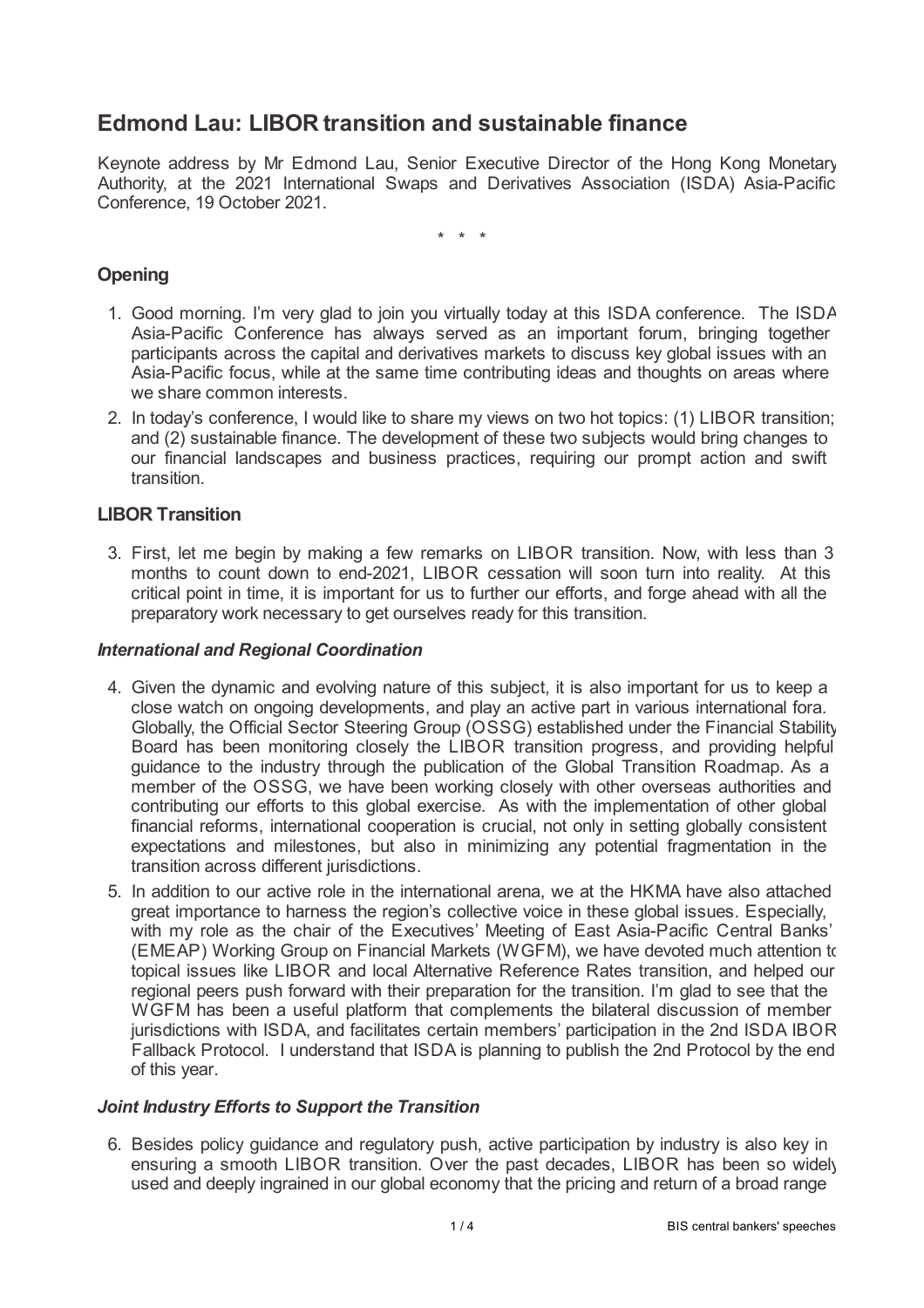of financial products were referencing to this critical benchmark. To help us tackle this complex exercise and further expedite our transition progress, collaborative efforts would be key. This means that – not only banks, sell-side and buy-side institutions should continue to push forward with their preparatory work, but also their corporate and SME clients should step up the transition efforts.

- 7. To facilitate a smooth transition, tremendous efforts have been put in by various industry associations in the past few years. Alongside their close engagement with industry stakeholders, they have developed useful resources and materials to promote greater awareness and readiness. In this respect, we strongly encourage market participants to draw reference from these industry publication, and make good use of the existing tools available when preparing for the transition.
- 8. With that, I would like to highlight and draw your attention to a joint information note published by the Asia Pacific Loan Market Association (APLMA) and Treasury Markets Association (TMA) last month, which sets out the key options available in the loan market for replacing US dollar LIBOR. We hope that, with this publication, loan borrowers and market participants could develop a better understanding on the characteristics of these options, and make timely action to transition away from LIBOR.
- 9. The HKMA has also been very focused on raising the market's awareness of LIBOR transition. We have spoken in different conferences on this topic, and also encouraged industry bodies, such as TMA, to organise seminars to explain the background and implication of LIBOR transition. All of the efforts, by us or by the industry, have a common goal – that is to reach out to a wide range of audience for their attention and get ready for this important LIBOR transition.

## *Urgency of the LIBOR Transition*

10. As we all know, time is running short, and end-2021 is fast approaching. Now, with a clear and certain timetable for LIBOR cessation, we should all work together with a sense of urgency. Although certain US dollar LIBOR settings will continue to be published until end-June 2023, this 18-month extension is intended to allow time for more legacy US dollar LIBOR contracts to mature. And, this won't alter the fact that – LIBOR will come to an end. It is therefore vital for us to continue our preparation that is currently underway, and avoid any further build-up of LIBOR-related exposures going forward. With that in mind and to smoothen the transition process, we expect banks in Hong Kong to cease to issue new LIBOR-linked contracts by the end of this year.

## *Development of the HKD Overnight Index Average (HONIA) Linked Market*

- 11. As we have stepped into the fourth quarter, we will soon move into a post-LIBOR world. As we look ahead, LIBOR transition also brings with it markets relating to the new risk-free rates (RFRs), like Secured Overnight Financing Rate (SOFR). According to ISDA's Transition to RFRs Review published in August, trading activity in SOFR-linked OTC interest rate derivatives (IRD) continued to grow in Q2 this year, with the traded notional of SOFR-linked IRD increased by 22% to US\$932 billion from US\$762 billion in Q1 2021. Going forward, these new market segments will no doubt have further room to grow.
- 12. Closer to home in Hong Kong, we are adopting a multiple-rate approach, under which both Hong Kong Interbank Offered Rate (HIBOR) and HONIA are expected to co-exist. In line with the market development efforts across the world, we are taking active steps in promoting the further development of the HONIA-linked market. To facilitate the adoption and usage of HONIA, we are planning to issue HONIA-indexed floating rate notes (FRNs) under the Government Bond Programme later this year. We hope the proposed FRN issuance could encourage the private sector to consider issuing similar products in the future, and provide further impetus for the development of other HONIA-linked instruments in Hong Kong.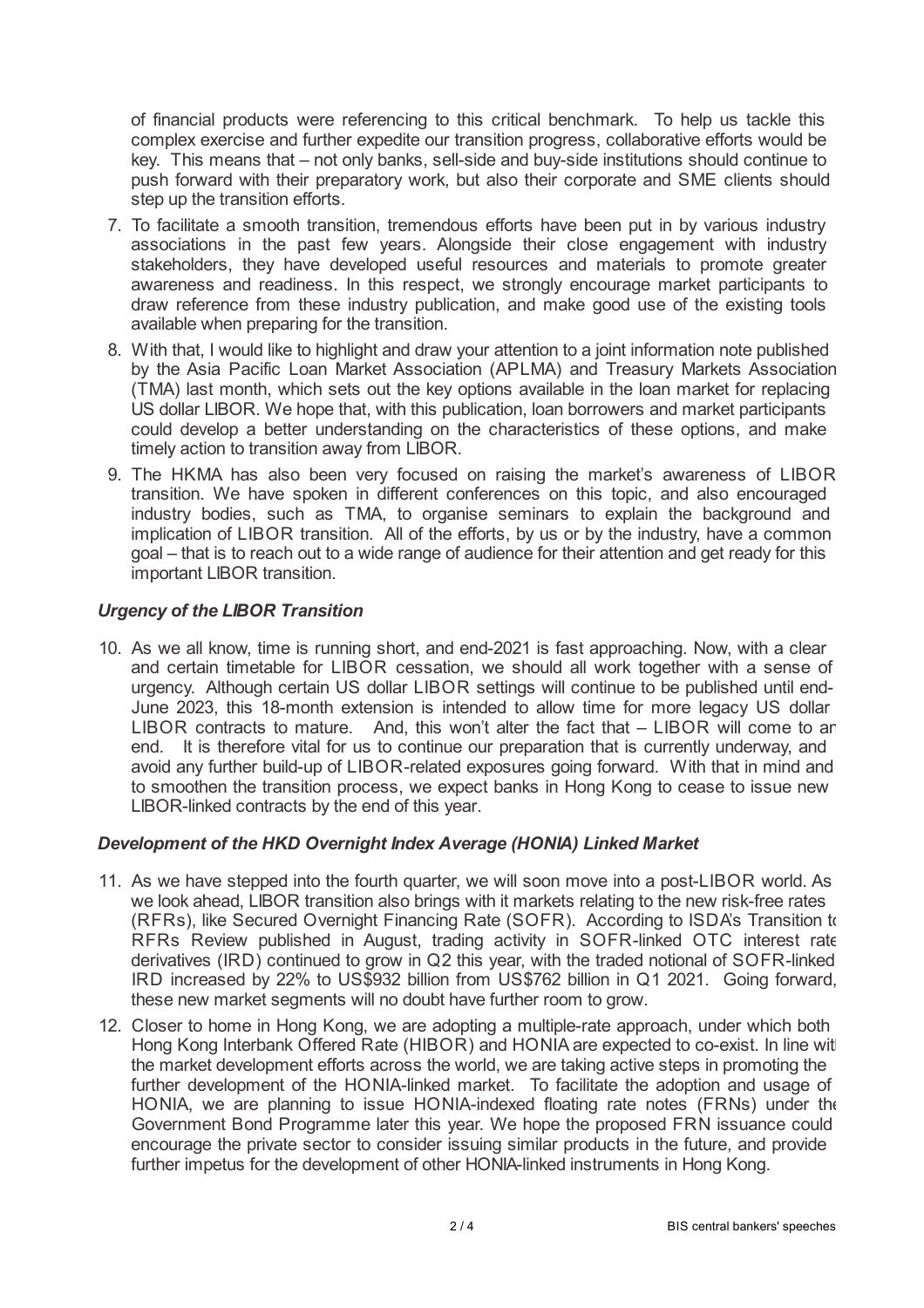## **Sustainable Finance**

13. Let me now turn to sustainable finance – another area that we are seeing growing awareness and increasing interest in our region. Here in Asia, we are home to the globe's fastest growing economies. But, at the same time, our region also produces almost half of the world's greenhouse gas emissions. To combat and address the consequences of climate change, we should all work together in supporting the transition to a low-carbon economy, and factoring in these climate-related risks in our business strategies and investment processes. On this, we are delighted to see that the momentum of sustainable finance has been gaining traction in the past few years, which has also brought about new opportunities in this fast-growing space.

#### *Green bond issuance*

- <span id="page-2-0"></span>14. One of the HKMA's priorities in recent years is to continue to strengthen Hong Kong's position as a regional green and sustainable finance hub. With that in mind, we have put in substantial efforts and resources in this area, and actively reached out to potential green bond issuers to grow the market. On this front, we are pleased to note that the green and sustainable bond issuance amount in H1 2021 has already exceeded the whole year of  $2020<sup>1</sup>$  $2020<sup>1</sup>$  $2020<sup>1</sup>$ . More recently, the Shenzhen Municipal Government has successfully issued a total of RMB5.0 billion of offshore bonds in Hong Kong, RMB3.9 billion of which were green bonds. It was the first time for a Mainland local government to issue offshore bonds in Hong Kong. We hope that this would attract other Mainland local entities to follow suit and make use of Hong Kong's platform to issue green bonds, thereby enhancing Hong Kong's role as a major green finance hub for the Mainland, in particular the GBA.
- 15. Asides from these efforts, the HKSAR Government has issued two rounds of institutional green bonds since 2019, with the 30-year green bond to be the longest tenor green bond issued by a government in Asia. As part of our continued commitment in promoting sustainable development, Hong Kong has also set up the world's first government Global Medium Term Note Programme dedicated to green bond issuances. We believe this could not only create a strong demonstrative effect, but also help establish a benchmark yield curve, which is critical in supporting the further development of the green bond market in Hong Kong.

#### *Other Initiatives*

- 16. Indeed, Hong Kong is already one of the major green finance hubs globally, with a strong presence of finance and legal professionals, global institutional investors and asset managers committed to green and sustainability. As the manager of the Exchange Fund (EF), the HKMA is also integrating sustainability into our investment strategy. We are not only supportive of responsible investment at the EF level, but also seek to collaborate with like-minded investors and international organisations to promote ESG standards in investment process.
- 17. Looking ahead, we believe that green and sustainable bonds will continue to be the key growth driver. In May, Hong Kong launched the Green and Sustainable Finance Grant Scheme to support green and sustainable bond issuance and lending. The scheme, which will last for three years, provides subsidy for eligible bond issuers and loan borrowers to cover their expenses on bond issuance and external review services. I'm glad to note the warm market response to our new grant scheme. Since its inception in May, nearly 30 applications from green and sustainable debt issuers have been approved and more than 40 are in the pipeline.
- 18. To further strengthen our green and sustainable finance ecosystem, the HKMA and the Securities and Futures Commission (SFC) co-established the Green and Sustainable Finance Cross-Agency Steering Group last year, with an aim to coordinating cross-agency